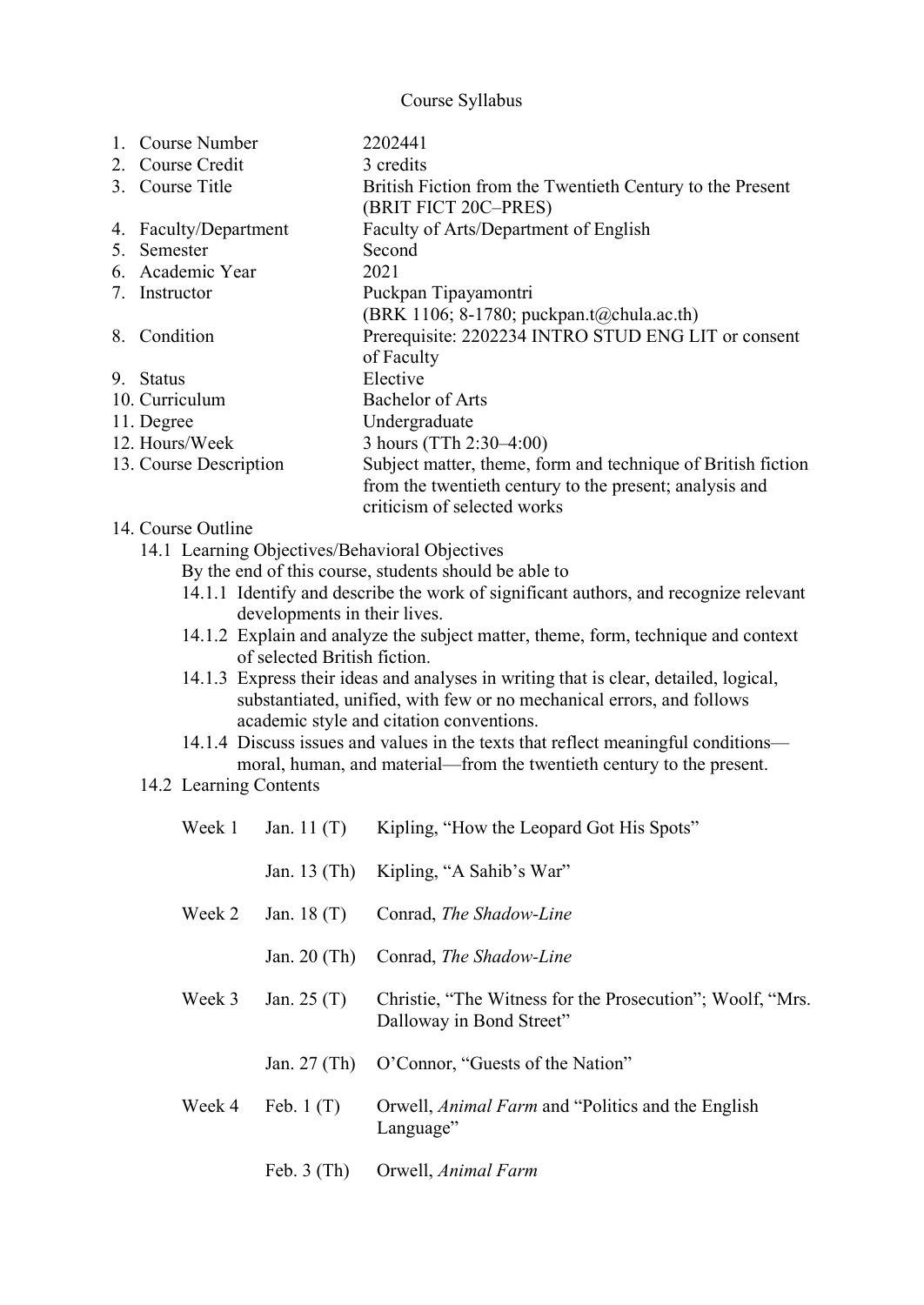- Week 5 Feb. 8 (T) Orwell, *Animal Farm* Feb. 10 (Th) Orwell, *Animal Farm*; Clarke, "Hide and Seek"
- Week 6 Feb. 15 (T) Lewis, "My Fellow Traveler to Oxford" Feb. 17 (Th) Beckett, "Ping"; Spark, "The House of the Famous Poet"
- Week 7 Feb. 22 (T) Carter, "The Snow Child"; Chatwin, *On the Black Hill* Feb. 24 (Th) Chatwin, *On the Black Hill*
- Week 8 Mar. 1 (T) Chatwin, *On the Black Hill*; Ngũgĩ wa Thiong'o, "The Language of African Literature"; Rushdie, "The Perforated Sheet" and "Mercurochrome," *Midnight's Children*
	- Mar. 3 (Th) Moore, Gibbons and Higgins, *Watchmen* chapter 1
- Week 9 Mar. 8 (T) Test 1
	- Mar. 10 (Th) No class (Midterm week: March 7–11, 2022)
- Week 10 Mar. 15 (T) Byatt, *Possession* chapters 1–2
	- Mar. 17 (Th) McCall Smith, *The No. 1 Ladies' Detective Agency* chapter 1
- Week 11 Mar. 22 (T) Mo, *Renegade, or Halo2* chapter 1 Mar. 24 (Th) Mo, *Renegade, or Halo2* chapter 2
- Week 12 Mar. 29 (T) Townsend, *Adrian Mole: The Prostrate Years* June 2007 Mar. 31 (Th) Wigfall, "The Numbers"
- Week 13 Apr. 5 (T) Barnes, *The Sense of an Ending*
	- Apr. 7 (Th) Barnes, *The Sense of an Ending*
- Week 14 Apr. 12 (T) Barnes, *The Sense of an Ending*

Apr. 14 (Th) No class (Songkran)

- Week 15 Apr. 19 (T) Forna, *Happiness*
	- Apr. 21 (Th) Forna, *Happiness*; Sinclair, "Falling on Deaf Ears"
- Week 16 Apr. 26 (T) Forna, *Happiness*
	- Apr. 28 (Th) Forna, *Happiness*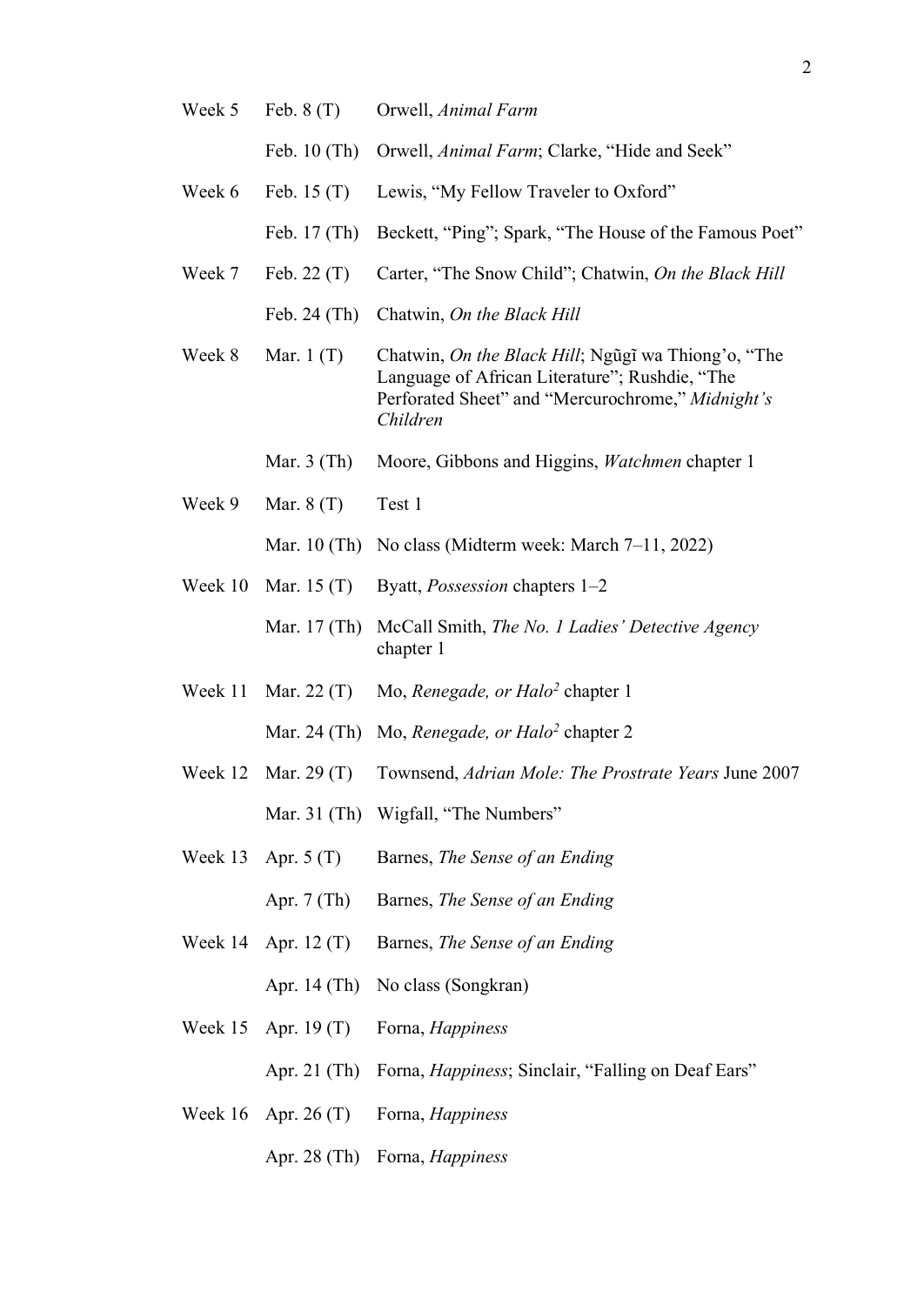Week 17 May 3 (T) Mitchell, "The Right Sort"

May 5 (Th) Test 2

Week 19 May 23 (M) Final paper (5–7 pp.) due

## 14.3 Method

|                                                                         | 14.3.1 Lecture and discussion                                                                                                       |                                         | 70 percent |            |         |
|-------------------------------------------------------------------------|-------------------------------------------------------------------------------------------------------------------------------------|-----------------------------------------|------------|------------|---------|
|                                                                         | 14.3.2 Brainstorming and discussion of                                                                                              |                                         |            | 25 percent |         |
|                                                                         |                                                                                                                                     | case study so that students learn to    |            |            |         |
|                                                                         |                                                                                                                                     | analyze and solve problems              |            |            |         |
| 14.3.3 Making a summary of the main points                              |                                                                                                                                     |                                         | 5 percent  |            |         |
|                                                                         | or presentation of the results of researching                                                                                       |                                         |            |            |         |
|                                                                         |                                                                                                                                     | or the assigned tasks                   |            |            |         |
|                                                                         | 14.4 Media                                                                                                                          |                                         |            |            |         |
|                                                                         |                                                                                                                                     | 14.4.1 PowerPoint presentations         |            |            |         |
| 14.4.2 Internet media                                                   |                                                                                                                                     |                                         |            |            |         |
|                                                                         |                                                                                                                                     | 14.4.3 Audio and video files            |            |            |         |
|                                                                         |                                                                                                                                     | 14.5 Assignment through Network System  |            |            |         |
| Depending on the assignment, students may submit their work via e-mail. |                                                                                                                                     |                                         |            |            |         |
|                                                                         | 14.6 Evaluation                                                                                                                     |                                         |            |            |         |
|                                                                         |                                                                                                                                     | 14.6.1 Assessment of Academic Knowledge |            | 30         | percent |
|                                                                         |                                                                                                                                     | $\bullet$ Test 1                        | 15 percent |            |         |
|                                                                         |                                                                                                                                     | $\bullet$ Test 2                        | 15 percent |            |         |
|                                                                         | 14.6.2 Assessment of Work and Classroom Activities<br>(Attendance, participation, other)<br>14.6.3 Assessment of the Assigned Tasks |                                         |            | 30         | percent |
|                                                                         |                                                                                                                                     |                                         |            |            |         |
|                                                                         |                                                                                                                                     |                                         |            | 25         | percent |
|                                                                         | (Reading responses, presentations, other)                                                                                           |                                         |            |            |         |
|                                                                         |                                                                                                                                     | 14.6.4 Final paper $(5-7$ pp.)          |            | 15         | percent |
|                                                                         |                                                                                                                                     |                                         |            |            |         |

Plagiarism Policy: Plagiarism is a serious offence and will be severely penalized in this course. Plagiarized work will receive 0 marks or an F grade and forwarded to the Department Disciplinary Committee for further review.

There is no makeup for missed activities, assignments, quizzes, or exams.

Grading Policy: Evaluation will be criterion-based and group-based, with letter grades assigned roughly according to the following criteria:

| $80 - 100$ | A    | $60 - 64$  | $\mathcal{L}$ |
|------------|------|------------|---------------|
| $75 - 79$  | $R+$ | $55 - 59$  | D+            |
| $70 - 74$  | В    | $50 - 54$  | Ð             |
| $65 - 69$  | $C+$ | $(1 - 49)$ | F             |

## 15. Reading List

15.1 Required Text

- 15.1.1 Kipling, Rudyard. "How the Leopard Got His Spots." *Just So Stories*, Doubleday, 1912, pp. 43–59.
- 15.1.2 Kipling, Rudyard. "A Sahib's War." 1901. *Short Stories 1: A Sahib's War and Other Stories*, edited by Andrew Rutherford, Penguin Books, 1982, pp. 11–29.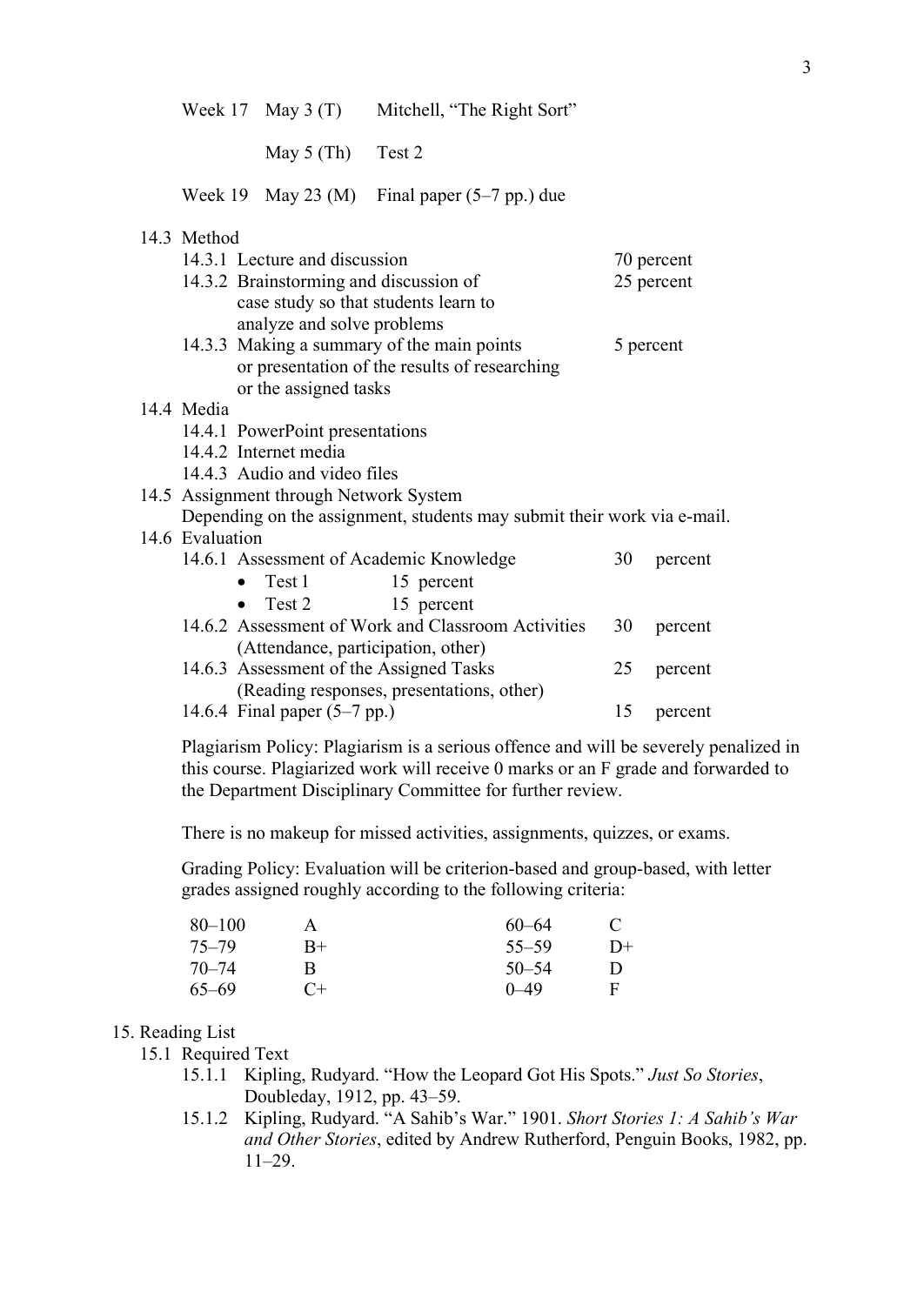- 15.1.3 Conrad, Joseph. *The Shadow-Line: A Confession*. 1917. *Typhoon and Other Stories*, introduction by Martin Seymour-Smith, David Campbell, 1991, pp. 249–362. Everyman's Library 4.
- 15.1.4 Christie, Agatha. "The Witness for the Prosecution." 1925. *The Witness for the Prosecution and Other Stories*, introduction by Sarah Phelps, Harper, 2016, pp. 1–29.
- 15.1.5 Woolf, Virginia. "Mrs Dalloway in Bond Street." 1923. *The Complete Shorter Fiction of Virginia Woolf*, edited by Susan Dick, 2<sup>nd</sup> ed., Hogarth P, 1989, pp. 152–59.
- 15.1.6 O'Connor, Frank. "Guests of the Nation." *Collected Stories*, introduced by Richard Ellmann, Alfred A. Knopf, 1981, pp. 3–12.
- 15.1.7 Orwell, George. *Animal Farm*. Signet, 1946.
- 15.1.8 Orwell, George. "Politics and the English Language." *The Collected Essays, Journalism and Letters and George Orwell*, vol. 4: In Front of Your Nose, 1945–1950, edited by Sonia Orwell and Ian Angus, Secker and Warburg, 1968, pp. 127–40.
- 15.1.9 Clarke, Arthur C. "Hide and Seek." 1949. *The Nine Billion Names of God: The Best Short Stories of Arthur C. Clarke*, Harcourt, Brace and World, 1967, pp. 85–97.
- 15.1.10 Lewis, Wyndham. "My Fellow Traveller to Oxford." Chapter 2. *Rotting Hill*, Methuen, 1951, pp. 77–89.
- 15.1.11 Beckett, Samuel. "Ping." 1967. *First Love and Other Shorts*, Grove Weidenfeld, 1974, pp. 69–72.
- 15.1.12 Spark, Muriel. "The House of the Famous Poet." 1966. *The Penguin Book of Modern British Short Stories*, edited by Malcolm Bradbury, Penguin, 1988, pp. 181–88.
- 15.1.13 Carter, Angela. "The Snow Child." *The Bloody Chamber and Other Stories*, 1979, Penguin, 1993, pp. 91–92.
- 15.1.14 Chatwin, Bruce. *On the Black Hill*. 1982. Vintage, 1998.
- 15.1.15 Ngũgĩ wa Thiong'o. "The Language of African Literature." Chapter 1. *Decolonising the Mind: The Politics of Language in African Literature*, 1986, James Currey, 1991, pp. 4–22.
- 15.1.16 Moore, Alan, Dave Gibbons, and John Higgins. *Watchmen*. 1986. DC Comics, 2005, pp. 1–26.
- 15.1.17 Byatt, A. S. *Possession: A Romance*. Random House, 1990, pp. 1–25.
- 15.1.18 Smith, Alexander McCall. "The Daddy." *The No. 1 Ladies' Detective Agency*, 1998, Anchor, 2002, pp. 3–14.
- 15.1.19 Mo, Timothy. *Renegade, or Halo2*. 1999. Paddleless P, 2000, pp. 9–19.
- 15.1.20 Townsend, Sue. *Adrian Mole: The Prostrate Years*. Michael Joseph, 2009, pp. 1–33.
- 15.1.21 Wigfall, Clare. "The Numbers." *The Loudest Sound and Nothing*, Faber and Faber, 2008, pp. 1–16.
- 15.1.22 Barnes, Julian. *The Sense of an Ending*. Jonathan Cape, 2011.
- 15.1.23 Sinclair, Maxine. "Falling on Deaf Ears." *The Limping Chicken*. 1 Aug. 2016, https://limpingchicken.com/2016/08/01/read-falling-on-deaf-ears-ashort-story-written-by-sign-language-interpreter-maxine-sinclair/.
- 15.1.24 Forna, Aminatta. *Happiness*. Bloomsbury, 2018.
- 15.1.25 Mitchell, David. "The Right Sort." *The Millions*, 22 Jul. 2014, https://themillions.com/2014/07/exclusive-david-mitchells-twitter-storythe-right-sort-collected.html.